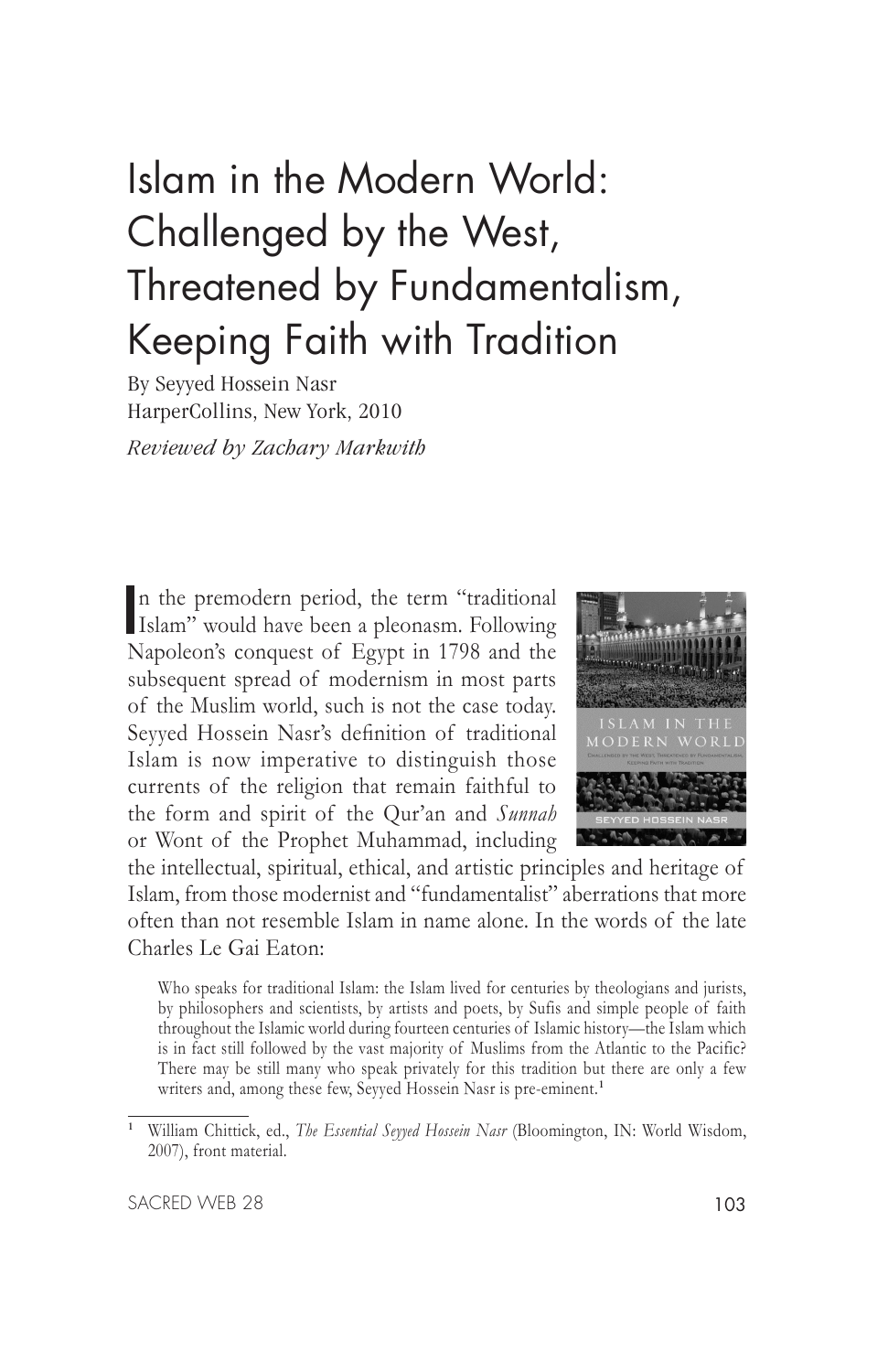Nasr's expanded volume *Islam in the Modern World*, first published in 1987 as *Traditional Islam in the Modern World*, is a veritable summa of traditional Islam—both as a metahistorical ideal and reality that transcends the contingencies of time and space and as a living religion that has flourished for over fourteen centuries to shape the lives and worldviews of diverse Muslim populations from Senegal to Indonesia. In his prologue "What is Traditional Islam?" Nasr provides us with a rich and rigorous definition of traditional Islam, relating it first and foremost to the Supreme Principle and the doctrine of Unity (*al-tawhīd*), the Qur'an and *Sunnah* of the Prophet of Islam, including canonical books of *Hadīth* or sayings of the Prophet, the *Sharī'ah* or Divine Law and classical schools of jurisprudence (*fiqh*) and theology (*kalām*), the various manifestations of Islamic spirituality, including Sufism (*tasawwuf*), Islamic philosophy (*falsafah*/ *hikmah*), and Islamic art and architecture, for example. We discover that the various expressions of traditional Islam—including Sunnism and Shī'ism, the schools of Law and Sufism, the unique syntheses of Abū Hāmid Ghazzālī and Mullā Sadrā, or Ottoman and Safavid art and and architecture, for example, all grew organically from roots of the Qur'an and *Sunnah* as so many branches of the same tree. Even those forms of heterodoxy and hypocrisy that existed in Muslim lands in the premodern period were contained and mitigated by a general awareness of orthodoxy and the immutable principles of the religion, the influence and presence of exoteric and esoteric scholars, traditional institutions and forms of governance, and an ambience that reflected and gave profound expression to Islam's inner teachings. These aspects of Islam have by no means been entirely eclipsed in the modern period, but they are under assault from both the West and certain quarters in the Muslim world.

Modernist and "fundamentalist" parodies Islam often have more in common with western ideologies, institutions, goals and forms of activism than they do with principles and heritage of Islam. Nasr observes,

…It is remarkable how the so-called fundamentalists share with the Islamic modernists their complete espousal of modern science and technology, indifference to Islamic sacred art, hatred of traditional wisdom and the peace and contemplation associated with the inner life, and many other aspects of traditional Islam. In many ways, Islamic "fundamentalism" and modernism are two sides of the same coin and share much in common on many issues, including a stand against traditional Islam.<sup>2</sup>

Islamic modernism and "fundamentalism" are both reactions to the diminished social, political and military power of Muslim empires and

<sup>&</sup>lt;sup>2</sup> Seyyed Hossein Nasr, *Islam in the Modern World* (New York: HarperCollins, 2010), p. 428.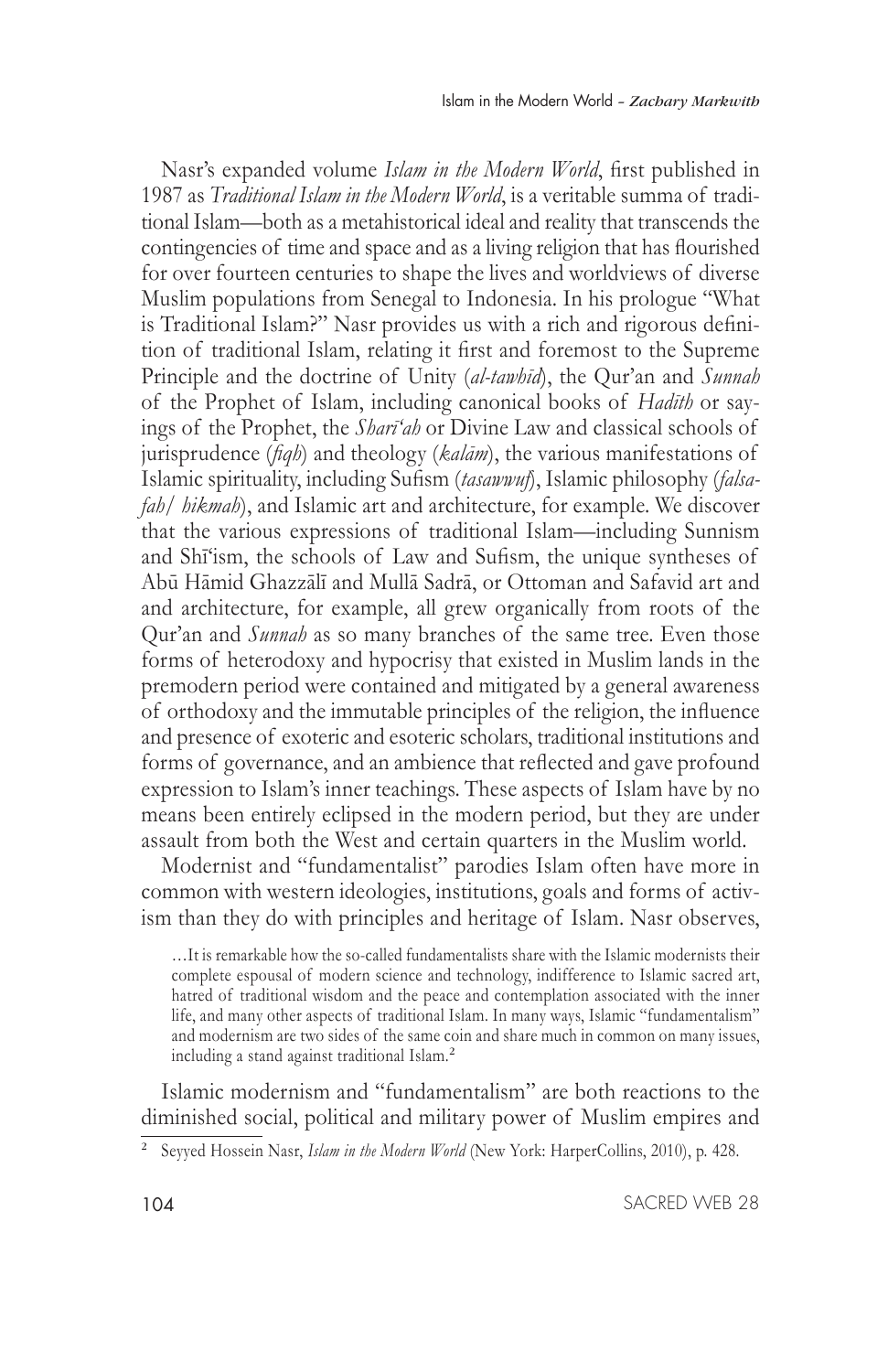nations when confronted with the rise and onslaught of western philosophy, science, technology, and military and commercial expansion. Many Muslims and western commentators see this as proof of "what went wrong" with the Muslim world as opposed to what went wrong with the West. Nasr is among the few contemporary Muslims scholars who are informed, discerning and courageous enough to question the worldview and trajectory of the modern West itself—as opposed to simply aping the ideologies and ethos of modernism, including humanism, scientism, rationalism, relativism, socialism, democracy, militarism, and the idea of progress, for example, while simply attaching the adjective "Islamic" to these expressions of modernism to give the veneer of authenticity. In order to regain power and prominence, Muslim modernists and "fundamentalists" betray the principles of their tradition—Divine, philosophical, ethical and aesthetic—and instead adopt secular worldviews and modes of action that depart from both the forms and substance of traditional Islam. Moreover, those in the West should be aware that, despite the existence of pure exoterism (which must be differentiated from the exoteric forms of Islam) among some Muslims in the premodern period—so-called Islamic fundamentalism and its more violent manifestations is more a product of and a reaction to the West and modernism that the Islamic tradition itself.<sup>3</sup> It is

<sup>&</sup>lt;sup>3</sup> It was in fact initial support from western governments that gave power and prominence to some of the most well known manifestations of Islamic "fundamentalism," including Bin Laden, the Taliban, and Wahhābism. Thus, Islamic fundamentalism is as much a product of the West as it is the Muslim world, which is true even where there is no political or military support from the West at the genesis of such a movement because they most often come into being as a reaction to western wars, colonization, occupation or influence. Moreover, the very tactics and technology used by militants in the Muslim world are direct products of the West. By and large, the vast majority of Muslims have demonstrated incredible selfrestraint, patience, and reliance upon God and the principles of their religion in the face of open hostility and aggression. Even most Muslim "fundamentalists"—who themselves make up less than 5% of the world's estimated 1.6 billion Muslims—cannot be considered militants, and among those that can far less can be labeled terrorists. A recent study in fact found that a significantly larger percentage of Americans compared to the Muslim populations surveyed think that attacks in which civilians are targeted are justified—which can also be discovered by counting the civilian deaths among Americans and Muslims through the acts of terrorism and war in recent years. John L. Esposito and Dalia Mogahed, *Who Speaks for Islam?: What a Billion Muslims Really Think* (New York: Gallup Press, 2007), p. 95. For some reason, however, peace-loving Muslims are forced to apologize for the criminals in their societies, while both religious and secular people in the West rarely have to even question the violence that their elected leaders and governments commit in their name around the world. So while we are forced by circumstance to address modernism and "fundamentalism" among Muslims here, it is useful to recall that these aberrations are not confined to any one civilization or religion, and that they in fact began and persist most strongly in the West.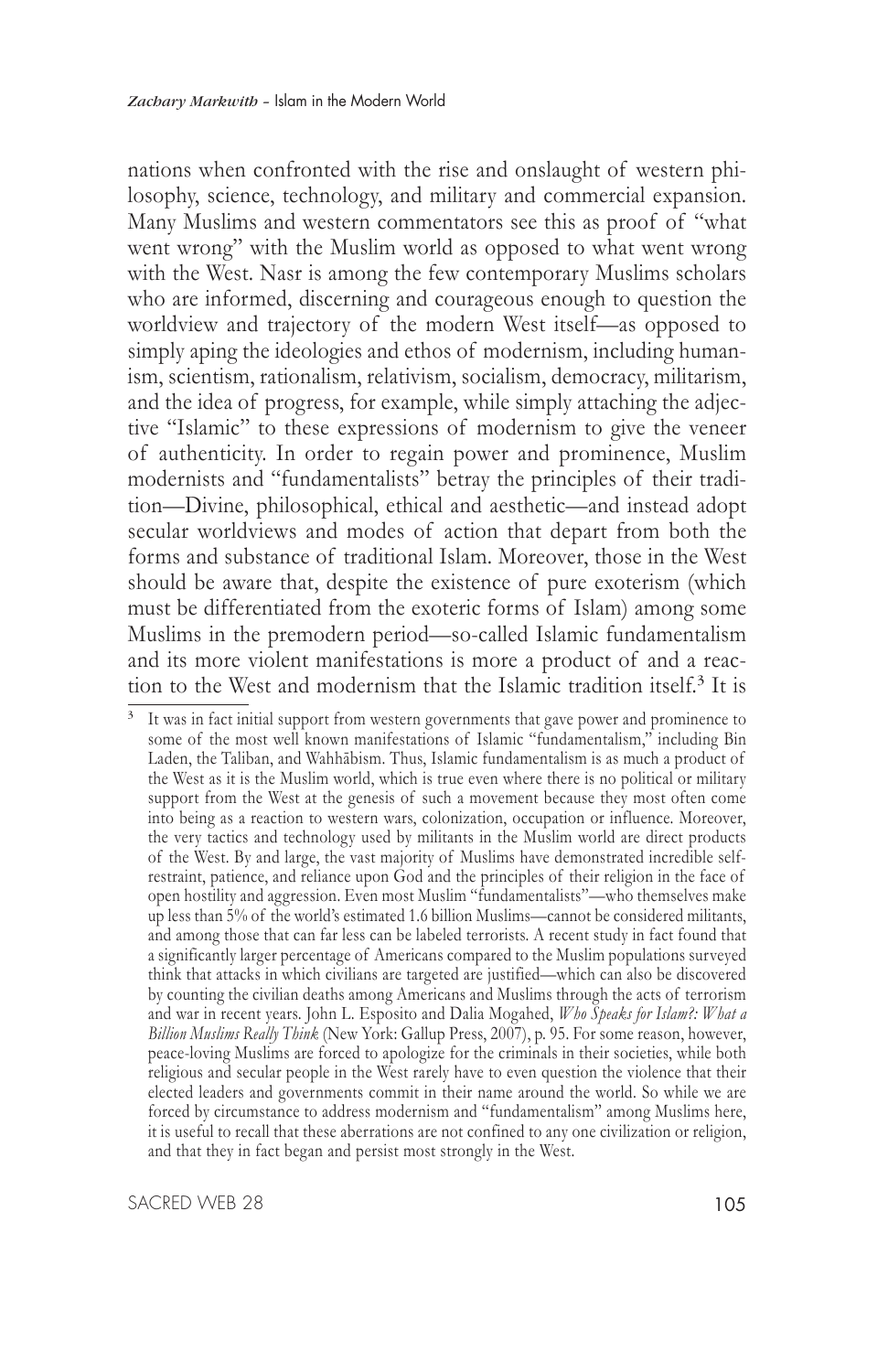imperative to understand this point because most secularists and non-Muslim believers in the West assume that the modernization of the Muslim world and the diminished role of Islam in the public and private spheres will mitigate extremism, when nothing could be further from the truth. When traditional Islam is understood and practiced, Muslims are required by Islamic Law to protect the lives, property and honor of non-Muslims and all non-combatants; they cultivate knowledge, piety and virtue through following the Qur'an and *Sunnah*; and have access to metaphysical principles through Islamic spirituality, philosophy and art through which they fulfill their entelechy. From honest business practices and healthy homes to the cultivation of poetry and the sciences, traditional Islam connects Muslims to Heaven and communicates a measure of Divine Wisdom, Beauty, Peace and Justice to the faithful through which they can thrive here on earth.

In *Islam in the Modern World*, Nasr surveys various manifestations of Islamic modernism and "fundamentalism" and is careful to offer a nuanced survey of these phenomena, as opposed to a neatly bifurcated image that would divide the Muslim world into categories of good Muslims and bad Muslims. Nasr is acutely aware of the complexities in Muslim countries and even in a single individual were Tradition, modernism and "fundamentalism" all vie for influence. He discusses various forms of Islamic modernism and "fundamentalism," such as the Salafiyyah and Islamic rationalism of Sir Sayyid Ahmad Khān in India and Muhammad 'Abduh in Egypt, Wahhābism originating from the teachings of Muhammad 'Abd al-Wahhāb, Arab, Turkish and other forms of nationalism, Pan-Islamism and its relation to Jamāl al-Dīn Astrābādī or al-Afghānī, and various forms of "Islamic" socialism and Marxism found in the Arab world, Pakistan, and Iran. Nasr also discusses those nations and groups that display characteristics of traditional Islam, Islamic modernism and Islamic "fundamentalism," including the Deoband movement in the Indian subcontinent, Khomeinism in Iran, and the Ikhwān al-Muslimīn or Muslim Brotherhood in Egypt and other Muslim nations. Moreover, he also analyzes the rise of Islamic messianism or Mahdiism, where the aspirations of a number of individuals and groups are centered on the appearance of the Mahdī to redress the domination and injustices Muslims face—some leaders even claiming to be the expected Mahdī himself. While belief in the eventual rise of the Mahdī is based upon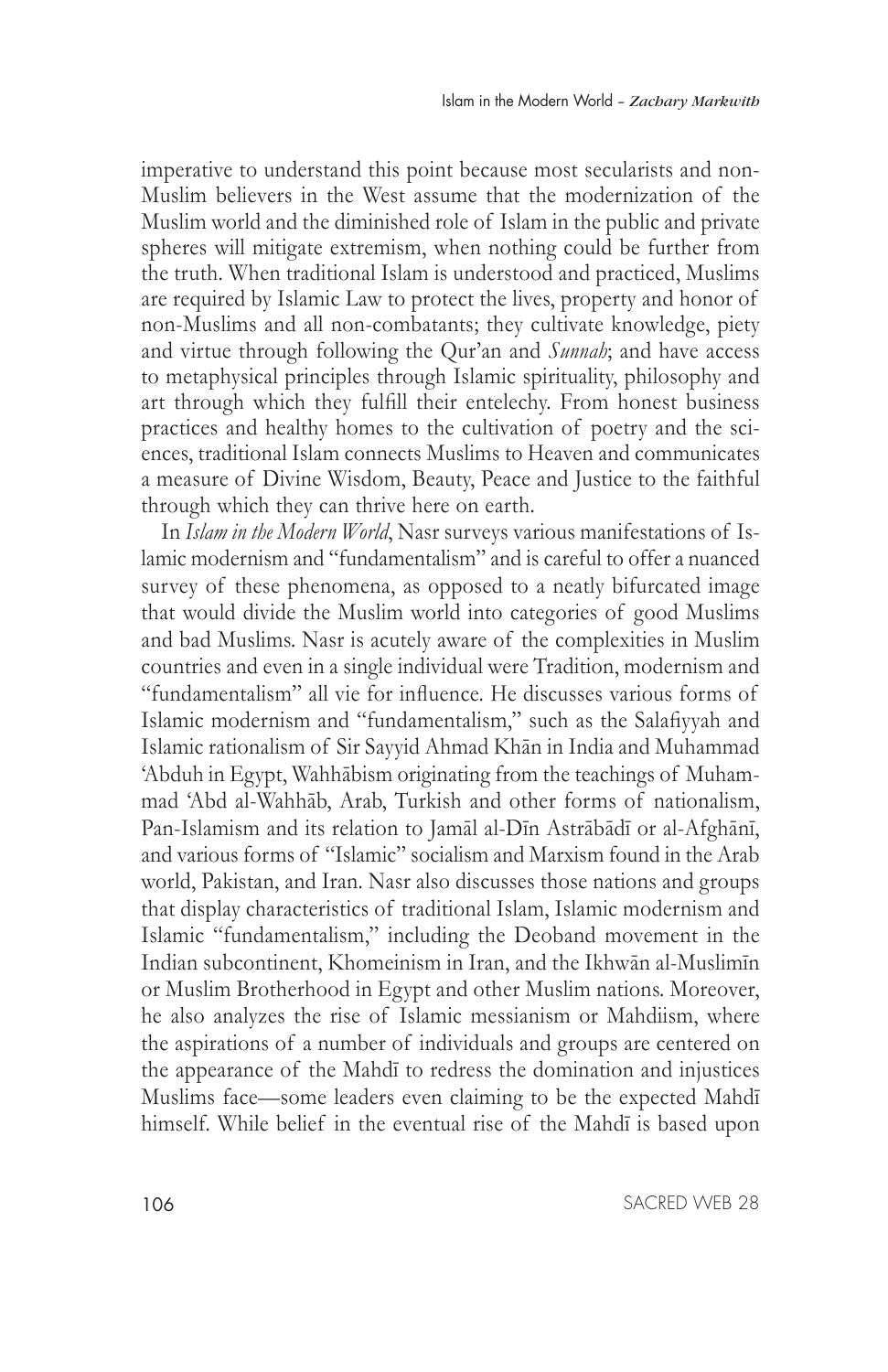authentic sayings of the Prophet of Islam, the false attribution of this function to this or that leader for the sake of gaining political and social power is among the signs of the times and an impediment to the revival of the Islamic tradition for the greater community.<sup>4</sup> The solution, for Nasr, is beyond these three responses:

…There is a fourth kind of reality in contemporary Islam…that must be mentioned, especially since it has received practically no attention so far in Western analyses of the contemporary Islamic world. This reality is the revival of the Islamic tradition from within by those who have encountered the modern world fully and who, with complete awareness of the nature of that world and all the religious, philosophical, scientific, and social problems it poses, have returned to the heart of the Islamic tradition to find answers and to revive the Islamic world as a spiritual reality amid the chaos and turmoil created throughout the world by what are called modernism/post-modernism and "fundamentalism." The theater of action of this group has been not mass meetings or political gatherings, but the hearts and minds of individuals gathered in small circles. For this group, Islam is traditional Islam with its roots sunk in Heaven and its branches spread through a vast world stretching in space from the Atlantic to the Pacific and encompassing a time span of over fourteen centuries.

This group of traditionalists rejects nothing of the Islamic tradition, not its arts, sciences, or philosophy, and certainly not Sufism and the inner teachings, which they consider to be the heart of the whole body of Islam, whose limbs, governed by the *Sharī'ah*, are animated by the blood flowing from the heart. For this group, it is Islamic metaphysics that provides answers to problems posed by such modern ideologies and "isms" as rationalism, humanism, materialism, evolutionism, psychologism, and the like. For it, the revival of the Islamic world must come from a revival within Muslims themselves. This group's idea of reform is not that of the modernists or "fundamentalists," which always begins with the outward; the latter always wish to reform the world, but never individual human beings themselves. These traditionalists emphasize inner reform of men and women and through them of Islamic society as a whole. Their attitude toward the world, including the modern one, is not that of passive acceptance. They criticize the modern world in light of immutable principles and view it as a canvas, alluring from afar, but shown to be of an illusory nature when examined from close quarters. They stand at the center of Islamic orthodoxy and consider all violent movements that incorporate the worst elements of Western civilization in order to combat that civilization to be a disservice to Islam and below the dignity of God's last revelation.

This group believes in inner revival (*tajdīd*), which is a traditional Islamic concept, and not external reform (*islāh*) in its modern sense, which has thus become an alien idea grafted upon the body of Islam. The model for this group is an al-Ghazzālī, an 'Abd al-Qādir Jīlānī, or a Shaykh Ahmad Sirhindī, not some thirteenth/nineteenth- or fourteenth/twentieth-century

SACRED WEB 28 107

<sup>4</sup> Nasr also discusses the Mahdī and Mahdiism in relation to the "invisible men" (*rijāl al-ghayb*) of Islamic esoterism and more generally to the "Eliatic function." *Islam in the Modern World*, pp. 116-118. See also, Leo Schaya, "The Eliatic Functon," *Studies in Comparative Religion* 13, no. 1 and 2, pp. 31-40; and Zachary Markwith, "The Eliatic Function in the Islamic Tradition: Khidr and the Mahdī," *Sacred Web* 25, pp. 47-74.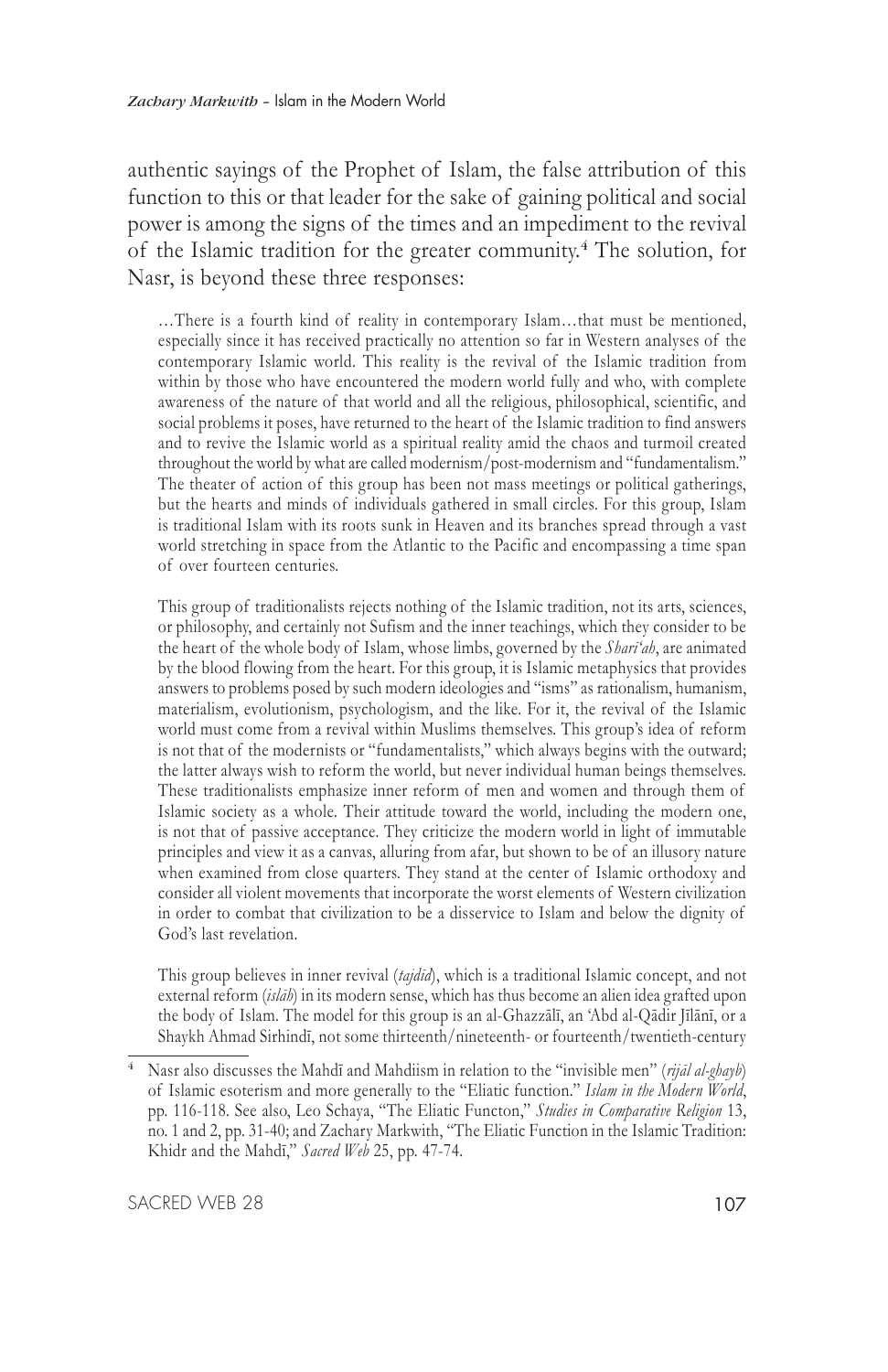leftist revolutionary who simply bears a Muslim name or some self-righteous puritanical reformer or angry "fundamentalist" who is impervious to the inner and intellectual teachings of religion. This group acts without acting, in the sense that its function is more that of knowledge and spiritual presence than of ordinary activism. But it is from this group that there has flowed and continues to flow some of the most profound and religiously significant Islamic responses to the modern world. And it is this group that in the long run will have the deepest effect upon the Islamic community, as has been the case during most of Islamic history.<sup>5</sup>

In addition to the figures mentioned above, Nasr also cites the Amīr 'Abd al-Qādir al-Jazā'irī and Shaykh Ahmad al-'Alawī, both from Algeria, as eminent exemplars of Islamic spirituality who have, through their teachings and presence, catalyzed an inward revival of the hearts of Muslims after the spread of modernism. Throughout the book he lists the names of various other representatives of traditional Islam, including Sufis such as Muhammad al-Tādilī of Morocco, Salāmah al-Radī of Egypt, Shams al-'Urafā' of Iran, Badī' al-Zamān Nūrsī of Turkey, and Shāh Mas'ūd of Afghanistan; Muslim philosophers including Muhammad Tāhir Tabarsī and 'Allāmah Tabātabā'ī of Iran; influential religious leaders and thinkers such as Muhammad Bāqir al-Sadr and Ayatollah Sīstānī in Iraq; and Muslim artists and architects such as Hasan Fathy and 'Abd al-Wāhid al-Wakīl of Egypt and Kāmil Khan Mumtāz of Pakistan. Moreover, Nasr makes more explicit reference in the new edition of this volume to the role of the Traditionalist School, and in particular the critical task carried out by René Guénon, Frithjof Schuon, Titus Burckhardt, and Martin Lings—all western Muslims—in reviving Tradition and the Islamic tradition in particular. Nasr writes,

…it is necessary to say a word about the term "tradition" as used here, as in all of my other writings. As used by the Traditionalists, the group that formed around the work of René Guénon that is rooted in the "perennial philosophy," this term implies both the Sacred as revealed to humanity through revelation and the unfolding and development of that sacred message in the history of the particular human community for which it was destined; it implies both horizontal continuity with the Origin and a vertical connection that relates each moment in the development of the life of any single tradition to the metahistorical Transcendent Reality.<sup>6</sup>

Nasr goes on to relate Tradition to the Islamic terms *al-dīn* or religion, *al-sunnah* or the sacred models of the prophets, *al-silsilah* or the chain

<sup>5</sup> *Islam in the Modern World*, pp. 39-41.

<sup>6</sup> *Ibid.*, p. 3.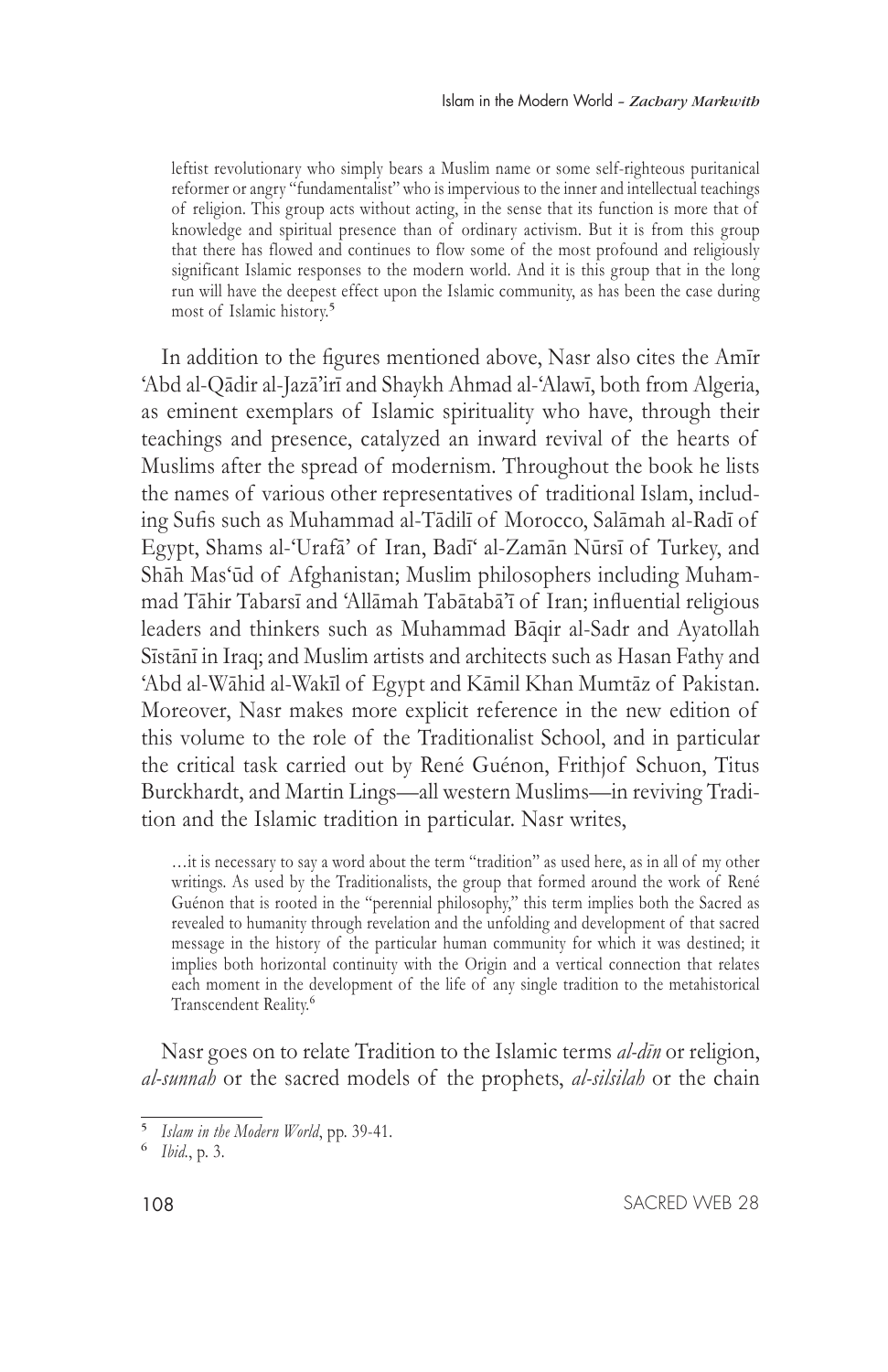of transmission that connects each generation back to the founder of the religion and through him to God, and *barakah* or "that grace… originating with the revelation."<sup>7</sup> Nasr understands the reality of Tradition in the most universal sense, as the common Origin or roots of all revealed religions, as well as the need for particular manifestations of Tradition. Moreover, its was precisely through Guénon's universal exposition of Tradition—which embraces not only religion as this term is generally employed in the modern West, but in addition metaphysical principles, symbolism, initiatic doctrines and rites, written and oral transmitted knowledge, social institutions and all of the various features of premodern civilizations—that Nasr could recognize these features in Islam and thus provide us with his expansive and penetrating vision of traditional Islam.<sup>8</sup> For Nasr, a theoretical or nostalgic awareness of Tradition is not sufficient to change our condition and reconnect us to the Supreme Principle, but also a practical commitment to a particular tradition through which Tradition as such or the Primordial Tradition is experienced existentially, as each later manifestation of Tradition relates back to our common historical and metahistorical Origin as so many branches of the same tree.

Nasr's understanding of traditional Islam stands in stark contrast to those revisionist and reductionist trends defined more generally as Islamic modernism and Islamic "fundamentalism." Moreover, his own life and corpus is among the most significant indications of the revival of traditional Islam in the contemporary period. Benefiting from the

<sup>7</sup> *Ibid*., p. 4. The terms and realities cited above take on particular significance in Nasr's exposition of traditional Islam. *Al-dīn* remains religion as such, but it is also the religion revived and inaugurated by the descent of the Qur'an to the Prophet Muhammad beginning in the year 610. For Muslims, the *Sunnah* primarily means the Wont of the Prophet of Islam, while a *silsilah* is an initiatic chain of transmission that connects each generation back to the Prophet, and through him to God. The *barakah* or grace originating with the revelation refers first and foremost to the Qur'anic revelation, despite the fact that all revealed books and prophets remain sacred to Muslims—especially those from the Abrahamic traditions referred to throughout the Qur'an.

<sup>8</sup> Nasr writes elsewhere, "Tradition... means truths or principles of a divine origin revealed or unveiled to mankind and, in fact, a whole cosmic sector through various figures envisaged as messengers, prophets, *avatāras*, the Logos or other transmitting agencies, along with all the ramifications and applications of these principles in different realms including law and social structure, art, symbolism, the sciences, and embracing of course Supreme Knowledge along with the means for its attainment." *Knowledge and the Sacred* (New York: Crossroad, 1981)*,* pp. 67-68.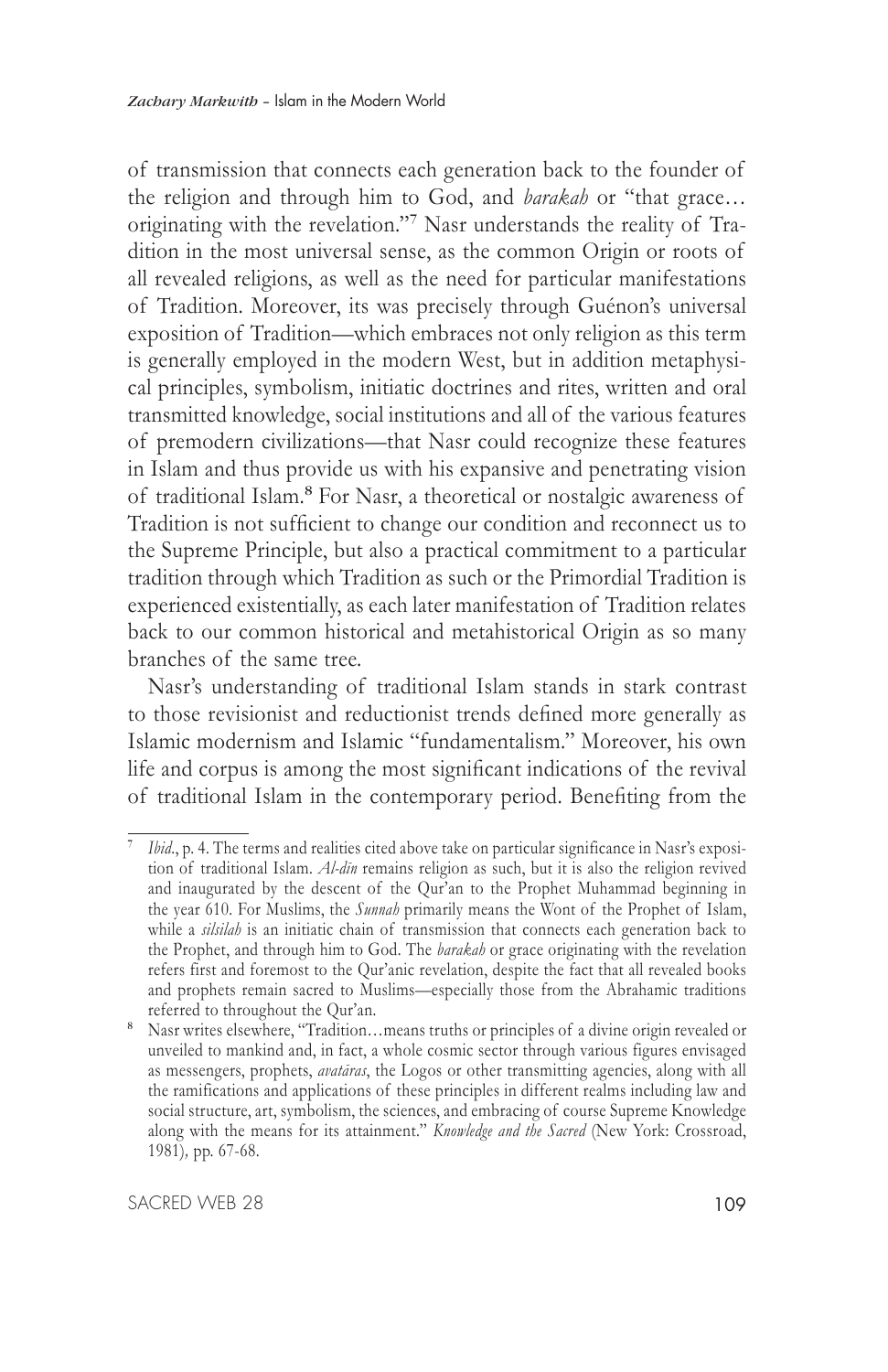Traditionalist perspective and corpus, including an awareness of *sophia perennis* or the universal wisdom at the heart of all religions, the study of Islamic philosophy and Sufism with traditional masters in Iran, North Africa and the West, and advanced training in modern philosophy and science at M.I.T. and Harvard, Nasr has written some of the most significant studies on these subjects to appear in the modern area, including *Knowledge and the Sacred*, *Three Muslim Sages*, *The Garden of Truth*, *Islamic Art and Spirituality*, and *Man and Nature*, to name but a few of his over fifty works on Tradition and the Islamic tradition, including Islamic philosophy, science, art and spirituality. He has also devoted important volumes to the Islamic tradition as a whole, including his *Ideals and Realities of Islam* and *The Heart of Islam*, as well as to the study of the primary Islamic sources, including his spiritual biography of the Prophet, *Muhammad: Man of God* and his forthcoming translation, *HarperCollins Study Qur'ān*.

Nasr's *Islam in the Modern World* and his other works cited above are illustrations of how the heart of Islam animates the limbs of the tradition. Since their publication in 1987, his penetrating chapters, "Jihād: Its Spiritual Significance," "Islamic Work Ethics," and "The Male and the Female in the Islamic Perspective," for example, have been essential correctives to the distorted views held on these subjects in the West and parts of the Muslim world. While recognizing and defending the significant function of the *Sharī'ah* in defining how Muslims interact with others in society, Nasr lends profound expression to the higher metaphysical and symbolic nature of *jihād*, work, and men and women in Islam, including a call to Muslims to wage the greater *jihād* against their own soul before they try to change the world around them; the relation between prayer and good works, and the equilibrium and complementarity between men and women that is rooted in the Divine Names and Nature and the Universal or Perfect Man (whether male or female), and reflected in the macrocosm.<sup>9</sup>

Nasr also includes an important selection entitled, "Traditional Twelve-Imam Shī'ism and the Reality of Shī'ism Today," wherein he discusses the spiritual and philosophical currents and manifestations of Ithnā 'asharī Shī'ism throughout history, from the mourning of Imam

<sup>9</sup> See also, Sachiko Murata, *The Tao of Islam* (Albany, NY: State University of New York Press, 1992).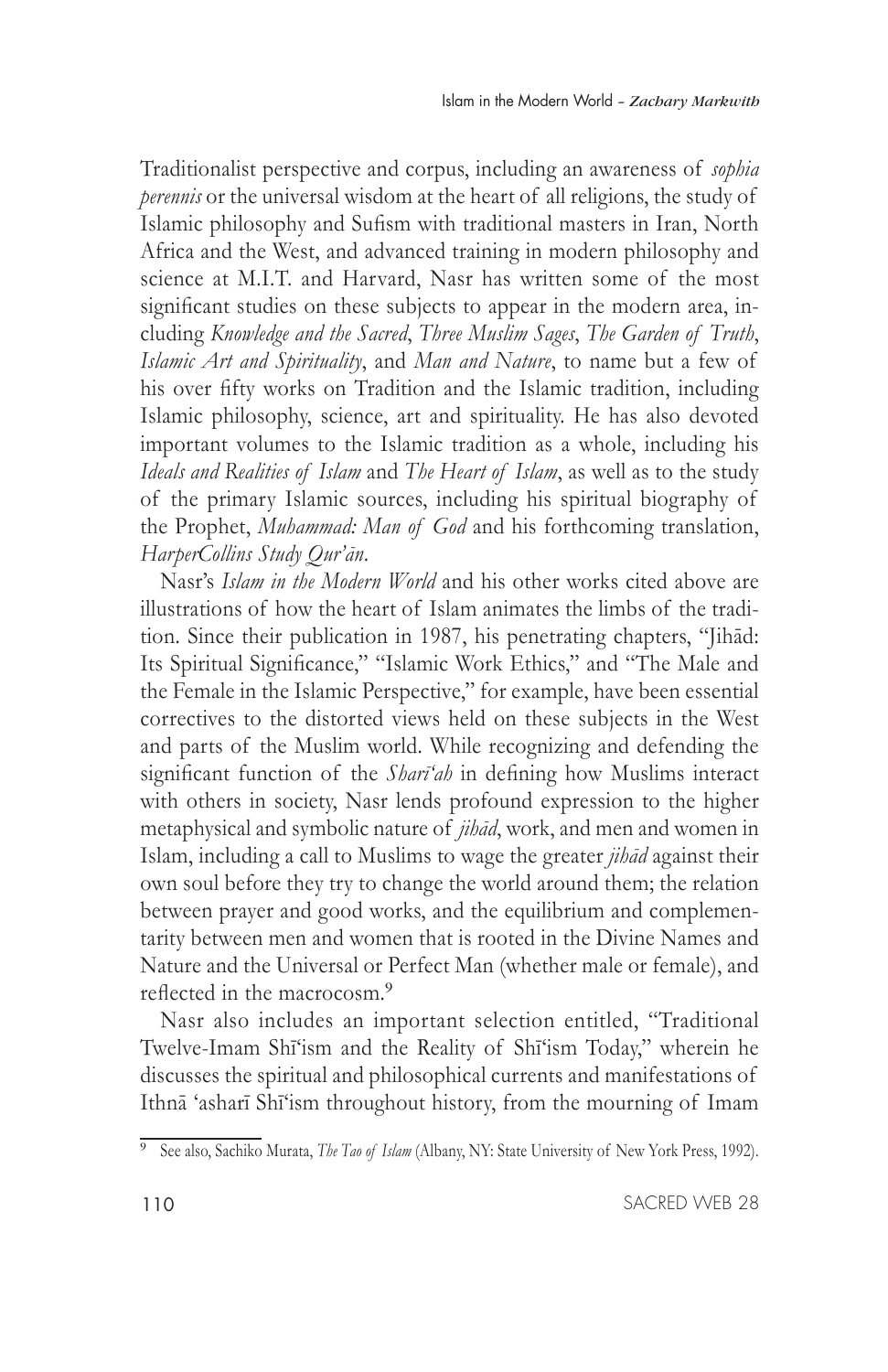Husayn during the month of Muharram each year to the more sober "transcendent theosophy" (*al-hikmat al-muta'āliyah*) of Mullā Sadrā. One of Nasr's most unique contributions to the study of traditional Islam in our era or any other is his insistence that Sunnism and Shī'ism are both orthodox manifestations of Islam.<sup>10</sup> He writes elsewhere:

…It can be said that Sunnism and Shī'ism are two orthodox dimensions of Islam providentially placed in this tradition to enable collectivities of different psychological and spiritual temperament to become integrated within the Islamic community. Being each an affirmation of the doctrine of Unity, they do not in themselves destroy the profound unity of Islam, whatever their formal differences may be. They are rather two ways of asserting the truth of the *shahādah*, *Lā ilāha illa'Llāh*. They are two streams which originate from the same fountain, which is their unique source, namely, the Qur'anic revelation. And they finally pour into a single sea which is the Divine Unity whose means of realization each contains within itself. To have lived either of them fully is to have lived fully as a Muslim and to have realized that Truth for the sake of whose revelation the Qur'an was made known to men through the Prophet of Islam.<sup>11</sup>

Nasr also deals extensively with Islamic education, science and philosophy. We discover the challenges of integrating traditional Islamic education with modern education. As an educator at prestigious universities in the Muslim world and the West since 1955, as well as a traditional teacher (*mu'allim*) of wisdom (*hikmah*) and gnosis (*'irfān*) outside of academia, Nasr is in a privileged position to assess these challenges and offer solutions based upon principles and the realities on the ground. Though traditional sources, which include the views and writings of the Ikhwān al-Safā', Ibn Sīnā, Suhrawardī and Mullā Sadrā, Nasr discusses the epistemological principles and nature of knowledge in Islam, as well as the stages and raison d'être of education, which according to the Ikhwān

<sup>&</sup>lt;sup>10</sup> One can see the beginning of such an awareness in the writings of Nasr's two greatest teachers: Frithjof Schuon or Shaykh 'Īsā Nūr al-Dīn Ahmad, a Sufi master of Sunni inclinations, and 'Allāmah Tabātabā'ī, a Shī 'ite gnostic and philosopher. Despite recognizing the efficacy of the other branch of Islam, both Schuon and Tabātabā'ī seem to naturally privilege Sunnism or Shī'ism. Standing upon the shoulders of Schuon and Tabātabā'ī, we see in Nasr's perspectives and writings an existential awareness and defense of the full legitimacy of both Sunni and Shī'ite Islam—their distinct historical, political and religious perspectives, as well as the inner nexus between the two branches related to Sufism or *'irfān*, Islamic philosophy, the doctrine of Unity and the primary Islamic sources. See Frithjof Schuon, "Seeds of a Divergence," *Islam and the Perennial Philosophy*, trans. J. Peter Hobson (World of Islam Festival Publishing Company Ltd, 1976), pp. 91-110; and 'Allāmah Tabātabā'ī, "Appearance of Gnosis (Sufism) in Islam," *Shi'ite Islam*, trans. Seyyed Hos-

<sup>&</sup>lt;sup>11</sup> Seyyed Hossein Nasr, Ideals and Realities of Islam (Chicago: ABC International Group, Inc., 2000), pp. 173-174.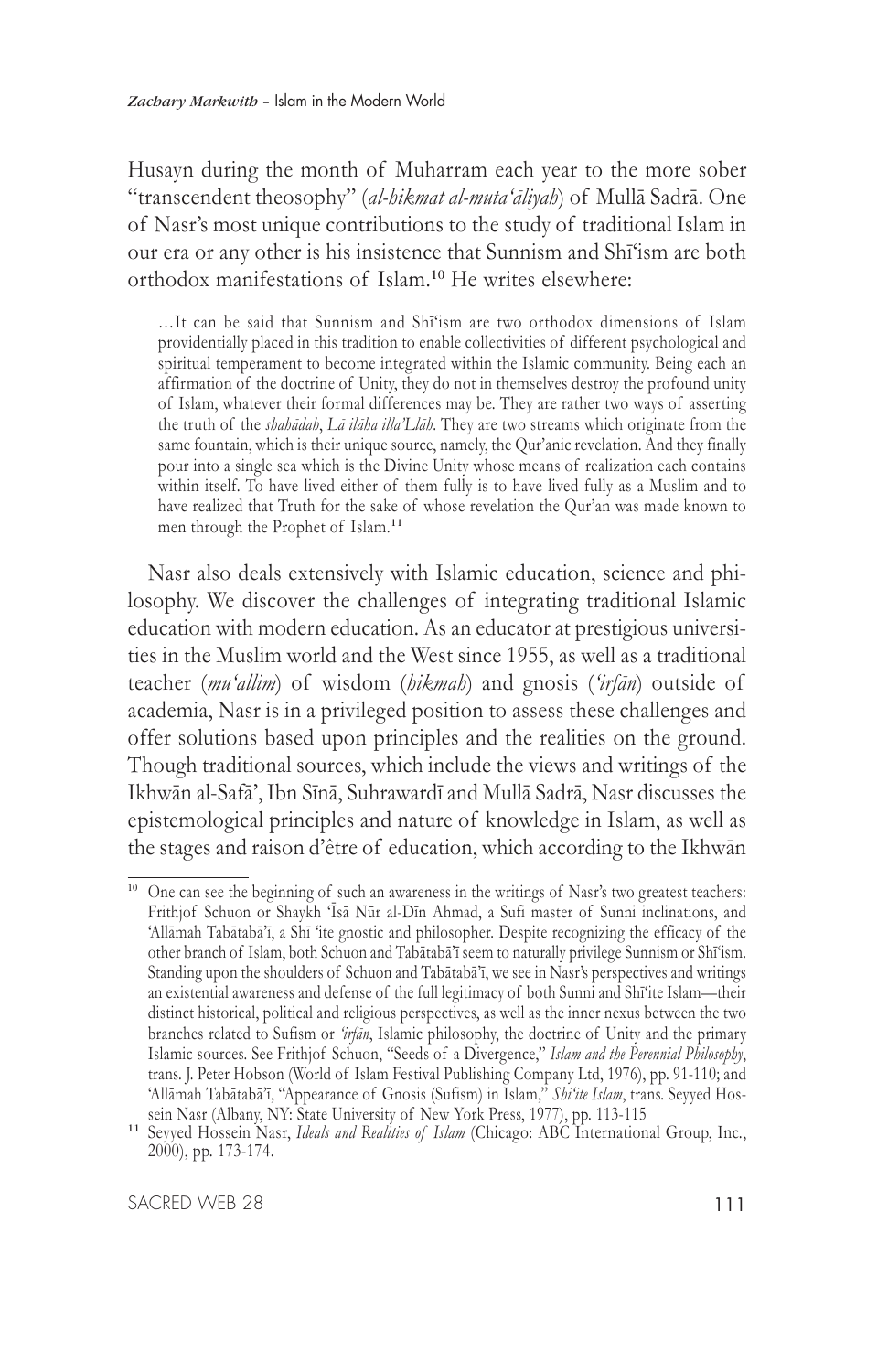are "*tahdhīb* (refinement), *tathīr* (purification), *tatmīm* (completion), and *takmīl* (perfection)."<sup>12</sup> Nasr relates education to not only memory and logical analysis, but more importantly to the spiritual, aesthetic and ethical refinement of the soul and "the perfection of the intellectual faculty," which he later writes leads to the "the perception (*idrāk*) of God…"<sup>13</sup> Anyone who has suffered through a modern education knows how far the business of education in the West and increasingly most parts of the East is from the vision and program Nasr and other traditional Muslim educators have exposited. He also writes,

The very process of learning (*ta'līm*) transforms the soul and enables it to undergo the process of going from a state of potentiality to one of actuality. Education, therefore, lies at the heart of religion and is the basic concern of Islam; in its totality, embracing both the *Sharī'ah* and the inner way, or *Tarīqah*, the religion of Islam itself may be said to consist of a vast program of education for all aspects of the human being from the corporeal to the highest faculties of the soul.<sup>14</sup>

In the various chapters on Islamic philosophy and science, Nasr surveys the main figures and intellectual schools that have helped to shape the views of Muslims and their vision of God, the cosmos, the soul and its return to God. He demonstrates the Qur'anic and Muhammadan foundations of *hikmah* and goes on to discuss early Peripatetic (*mashshā'ī*) and Ismā'īlī philosophy, the School of Illumination (*al-ishrāq*) of Suhrawardī, the theoretical gnosis *('irfān-i nazarī*) of Ibn 'Arabī and other Sufis, and the transcendent theosophy (*al-hikmat al-muta'āliyah*) of Mullā Sadrā. While always beginning from the point of view of first principles or metaphysics, Nasr also recalls the holistic vision and heritage of Islamic cosmology, mathematics, medicine, alchemy, astronomy and other intellectual, natural and arcane sciences. Moreover, there is an additional appendix on philosophy and education entitled, "The Traditional Texts Used in the Persian Madrasahs and the Question of the Revival of Traditional Islamic Education," which gives modern readers a rare glimpse into the curriculum and syllabi of a living intellectual tradition based on Revelation (Qur'ān), gnosis (*'irfān*) and reason (*burhān*).

In the next section on Art and Architecture in *Islam in the Modern World* one begins to sense what is it like to live and breathe in an ambiance that reflects paradisal realities and how the intrusion of modern art and

<sup>12</sup> *Islam in the Modern World*, p. 152. <sup>13</sup> *Ibid*., p. 161. <sup>14</sup> *Ibid*., p. 161.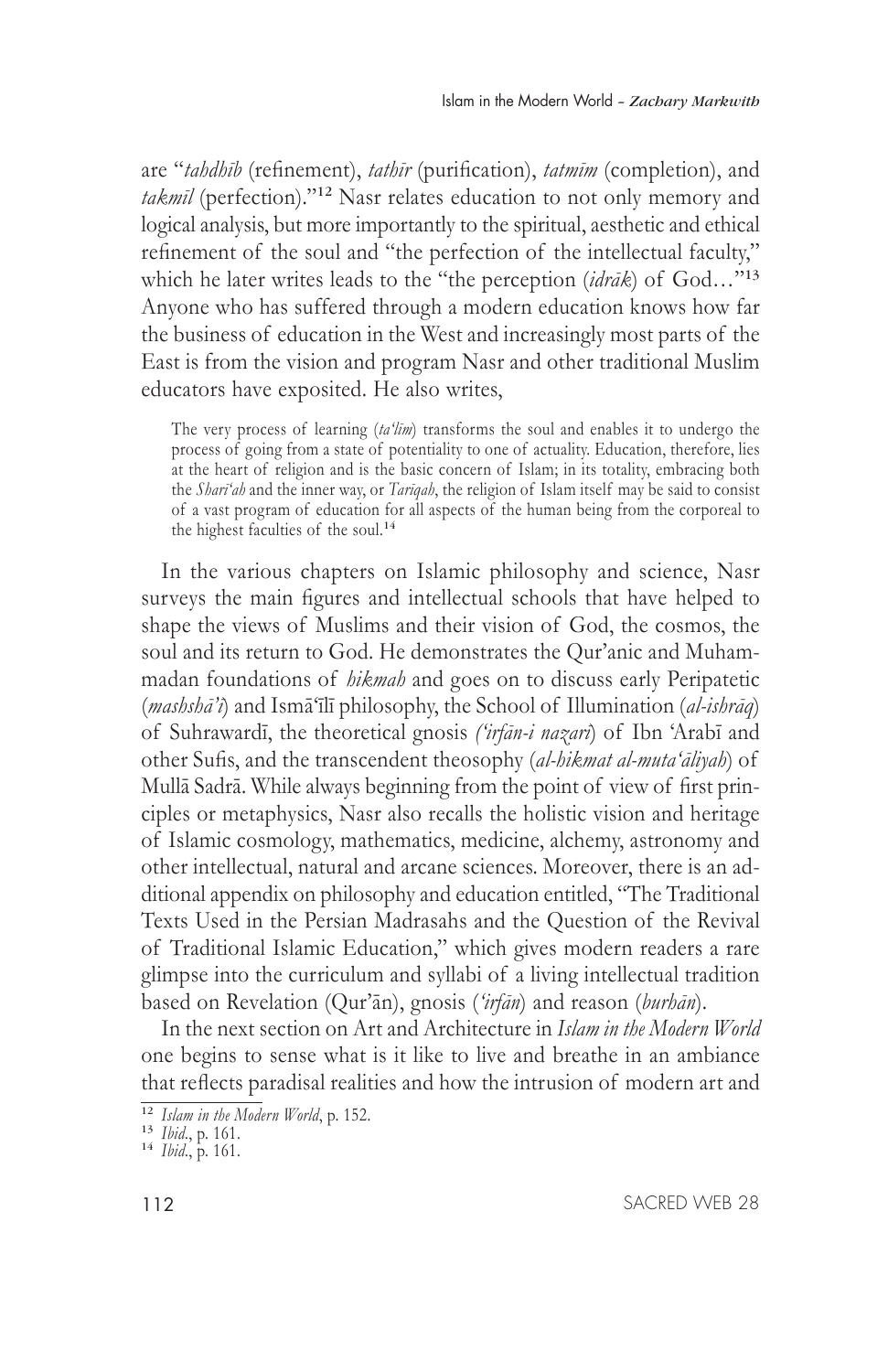architecture in the Muslim world and all traditional societies is arguably the single most pernicious attack—by both modernists and "fundamentalists"—on Tradition and the souls of men and women. Nasr reminds us that sacred Islamic art is related to the Arabic revelation itself—as Qur'anic recitation and calligraphy are the sonoral and visible forms of the Word of God. He also discusses the mosque, Islamic gardens and homes, prose, poetry, and music, carpets and the art of traditional dress, for example, and how the very principles of the religion and the Presence of the One radiate through these forms as so many symbols that intellectually and existentially communicate Divine archetypes. Nasr also stresses throughout his corpus the significance of both outward and inward beauty or virtue. Thus, the greatest work of art in Islam is the Muslim—and more precisely the *muhsin* or virtuous Muslim—who ennobles the *materia* of his or her soul through its reception of the Qur'an and following spiritual model of the Prophet of Islam. Not surprisingly, most modernists and "fundamentalists" are impervious to the significance of Islamic art and the Divine Presence contained therein and, for example, erect modern skyscrapers next to the Ka'bah in Mecca, while leveling the tombs of Muslim saints. And we are told to believe that the existence of the tombs of saints is a form of idolatry!

Also noteworthy is his appendix "Western Interpreters of the Islamic Tradition" on Louis Massignon and Henry Corbin, who might be characterized as accidental goods of the inherently evil program of Orientalism—which Joseph Lumbard observes that "for the most part…served as the hand-maid of the colonialist enterprise, providing its ideological justification."<sup>15</sup> Yet, as Nasr has pointed out, there was something providential in Massignon's study of Hallāj and Corbin's study of Suhrawardī, for example, as Hallāj most clearly reflects the *'Īsawī* or Christic archetype in Islam through his theophanic locutions (*shathiyyāt*), martyrdom and legacy, while Suhrawardī preserved Greek, Persian and Islamic philosophy through the wisdom of *Ishrāq* or Illumination, which while making use of the rational faculty, takes reason as a starting point on a journey from the material world or the symbolic Occident to the spiritual or angelic world symbolized by the rising of the Sun in the East. Not only are these figures and their perspectives among to most

<sup>15</sup> Joseph Lumbard, ed., *Islam, Fundamentalism, and the Betrayal of Tradition* (Bloomington, IN: World Wisdom, 2004), p. xiii.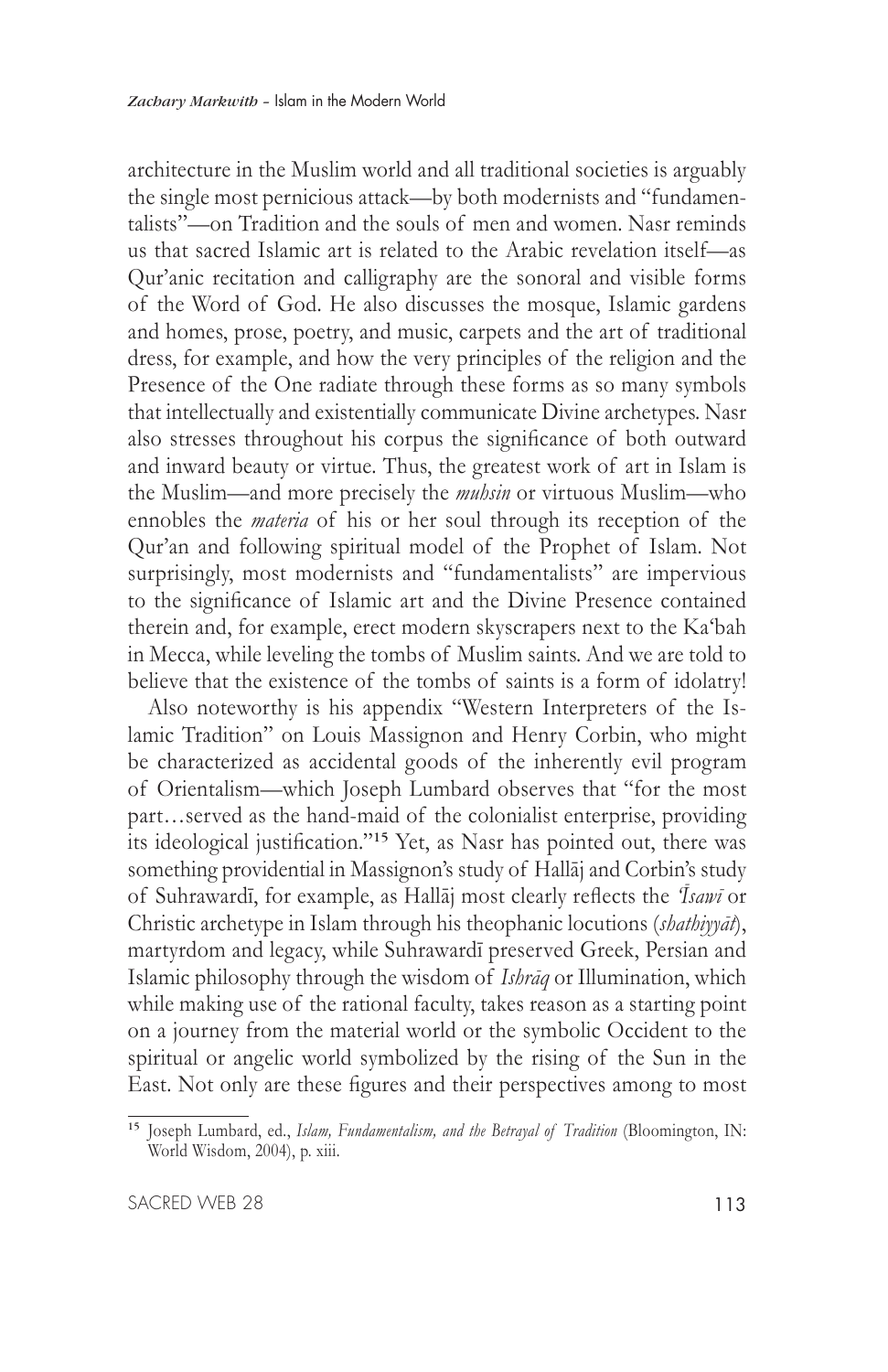profound openings to Islam for western audiences, but Nasr also points out that Massignon and Corbin helped to resuscitate these expressions of Islamic esoterism and philosophy in the Muslim world itself.

Of special interest to readers of *Sacred Web* is the appendix "Islam and Some of the Major Western Traditionalists" on René Guénon ('Abd al-Wāhid Yahyā), Frithjof Schuon ('Īsā Nūr al-Dīn Ahmad), Titus Burckhardt (Ibrāhīm 'Izz al-Dīn), and Martin Lings (Abū Bakr Sirāj al-Dīn). These Muslim traditionalists have offered the most penetrating and far reaching critique of modernism to date based upon both the Islamic sapiential tradition and the universal principles contained at the heart of all religions often referred to as the *sophia perennis*. Nasr demonstrates the impact of the traditionalists and their perspective in both the Islamic world and the West. As one of the last great sages in the first generation of this intellectual fraternity, Nasr offer his readers an insider's perspective that constitutes the most important biographical source on these figures. While recognizing the universal validity of all revealed religions and the special role that teachings of non-Islamic origin played in the lives and perspectives of Guénon, Schuon, Burckhardt and Lings, Nasr insists that they all formally embraced Islam and followed the spiritual or contemplative path of Sufism because of the vitality and accessibility of Islamic esoterism in the contemporary period. He perceptively observes concerning Schuon:

…There is no doubt that he was a Sufi shaykh, one, however, with an exceptional metaphysical vision and breadth of knowledge, who was a product of the Islamic esoteric tradition. Even his non-Islamic dimensions can be understood to a large extent in light of the fact that Sufism is the esoterism of the last major revelation of humanity, and that, like Islam, whose function it was to integrate all revealed truths that came before it, Sufism contains within itself all the possibilities of esoterism.<sup>16</sup>

Thus, we can assert that the Islamic tradition was the fertile soil for the reemergence of the *sophia perennis* in the contemporary period. Moreover, through the discerning eyes of Nasr those from the Muslim world can also reflect upon the special role that some westerners have played in preserving and rearticulating Tradition and the Islamic tradition in particular. In fact, the Muslim response to modernism and the very exposition of traditional Islam in western languages would remain piecemeal without the contributions of the traditionalists. A whole

<sup>16</sup> *Islam in the Modern World*, pp. 389-390.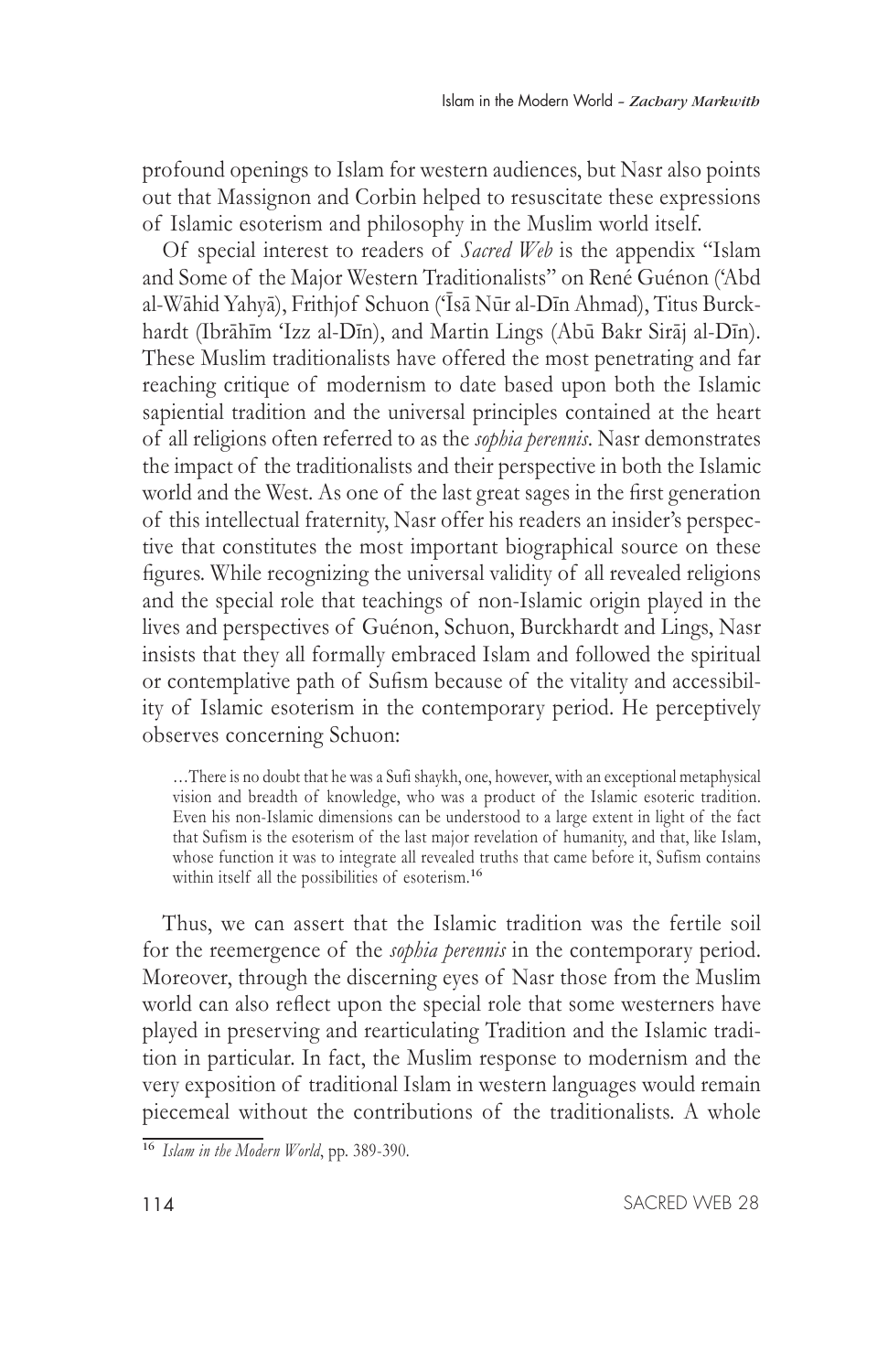new generation of scholars and lay believers the world over have now embraced the term and reality traditional Islam and often refer to themselves as traditional Muslims (or the equivalent to traditional in other languages, such as *sunnatī* in Persian). We would argue that this is in large part due to Seyyed Hossein Nasr's introduction of this term and what it implies in his life and work.<sup>17</sup> While there are a number of Muslims in the West and the Islamic world who employ traditional Islam with full awareness of it meaning, this is not always the case. One can only hope that those Muslims who make use of it, yet share characteristics with both traditional Muslims and Islamic "fundamentalists" will explore the more universal dimensions and openings of traditional Islam, such as Sufism, Islamic philosophy, and sacred and traditional Islamic art, as well as a more tolerant and judicious treatment of non-Muslims and

<sup>&</sup>lt;sup>17</sup> Nasr has influenced and trained several generations of scholars and intellectuals from the West and the Muslim world who have exposited the principles and manifestations of traditional Islam in their work, including William Chittick, Sachiko Murata, James Morris, Gholām Rezā A'vānī, Osman Bakar, Zailan Moris, David Dakake, Joseph Lumbard, Ibrahim Kalin, Walid El-Ansari, and Caner Dagli, for example. A number of leading Muslim scholars from the West also first encountered Islam through the writings of the traditionalists, including Shaykh Hamza Yusuf and Shaykh Nuh Ha Mim Keller, despite not fully accepting their views on other religions. Yusuf writes, "I remember purchasing a small metaphysical treatise by an author with a foreign name way back in 1976 as I was browsing the shelves in a small spiritual bookstore located amidst a beautiful garden in Ojai, California. The title was *The Book of Certainty: The Sufi Doctrine of Faith, Vision and Gnosis*, and the author was Abū Bakr Sirāj al-Dīn [Martin Lings]. At the time, I knew nothing of Islam let alone who the author was, yet the title intrigued me. It was, in essence, what I was searching for—certainty…my curiosity had been piqued and shortly thereafter, in a life-altering transaction, I purchased a Qur'an and began to read a very personal revelation that would compel me to convert to the religion of Islam." Hamza Yusuf, "A Gentle Soul," in Martin Lings, *A Return to the Spirit* (Louisville, KY: Fons Vitae, 2005), pp. 112-113. Yusuf writes elsewhere, "In a time when religions suffer greatly from a lack of articulate and reasonable spokespersons, believers from any tradition who know Dr. Nasr's work are able to raise their heads high when his name is mentioned and say, 'He makes us all proud to be people of faith.' I have been reading Dr. Nasr for over twenty years and his intelligence, prescience, and relevance astound me still." *The Essential Seyyed Hossein Nasr*, front material. Keller also writes in his translation *Reliance of the Traveller*, "[Seyyed Hossein Nasr] is the author of a number of works that are among the best available in English on the relevance of traditional Islamic sciences and mystical disciples to the situation of modern man, including *Ideals and Realities of Islam*, *Man and Nature*, *Islamic Science: an Illustrated Study*, and *Sufi Essays*. The translator is indebted to his writings for being among the reasons he became a Muslim." Ahmad ibn Naqīb al-Misrī, *Reliance of the Traveller* ('*Umdat al-sālik*), trans. Nuh Ha Mim Keller (Beltsville: MD: Amana Publications, 1994) p. 1095. It should be noted that while Keller has written against some of the views of Guénon, Schuon and the traditionalists, Yusuf has shown greater sympathy for other religions in recent years. See, for example, his essay, "Buddha in the Qur'ān?" in Reza Shah-Kazemi, *Common Ground Between Islam and Buddhism* (Louisville, KY: Fons Vitae, 2010), pp. 113-136.